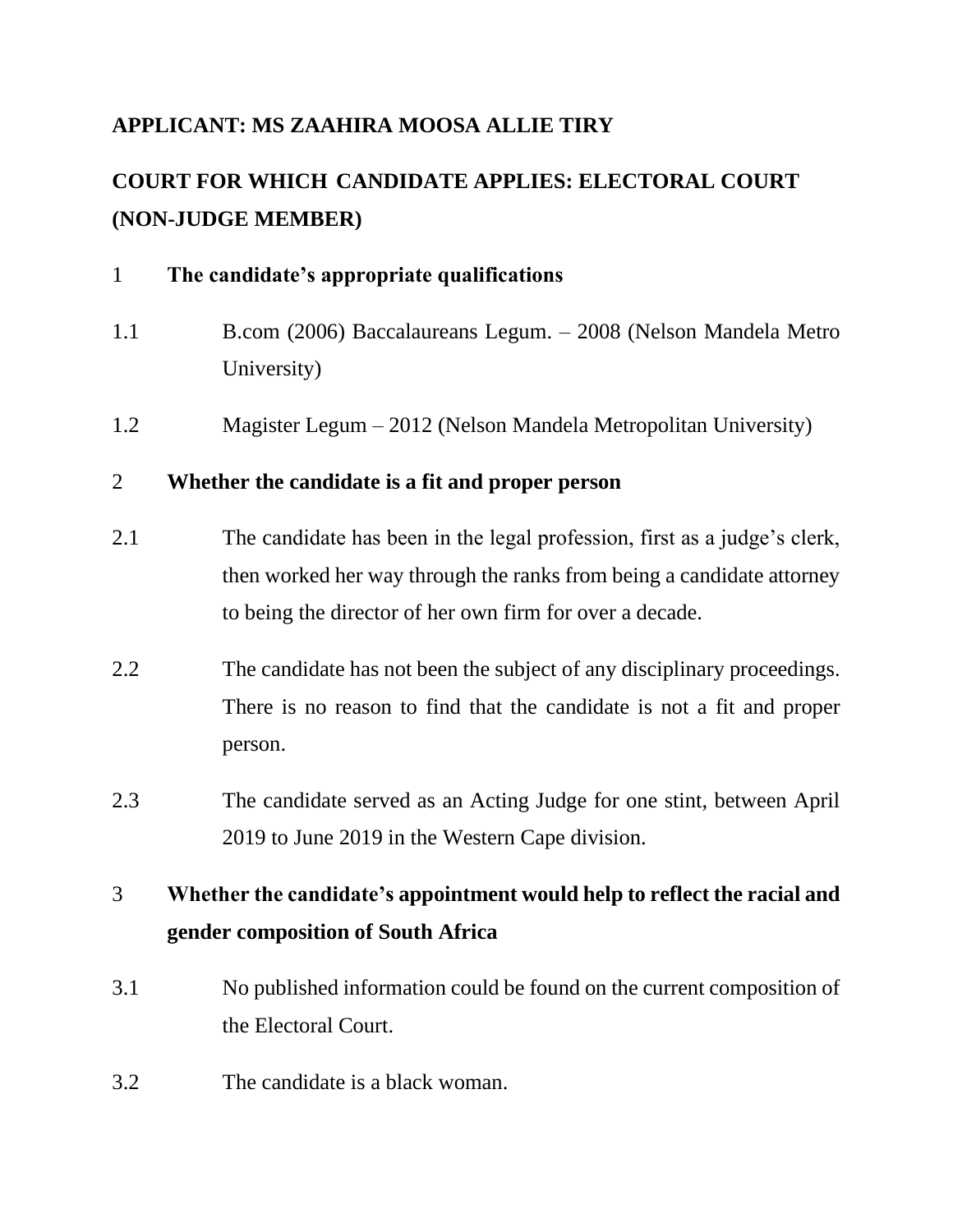#### 4 **The candidate's knowledge of the law, including constitutional law**

- 4.1 The candidate has experience of more than 13 years in the law, 11 of those years as the Managing Director of her own law firm.
- 4.2 The candidate acted as a Judge in the Western Cape Division of the High Court during April 2019 to June 2019. A scrutiny of three judgments appended indicates the candidate's experience in the law, albeit that specific references to the Constitution are not explicit. This is not to be taken as criticism as the context of the Judgments needs to be considered rather than specific references to the Constitution.

#### 5 **The candidate's commitment to the values of the constitution**

- 5.1 The candidate's experience as legal practitioner relates to all aspects of the law.
- 5.2 The candidate is currently a director, since 2017 of South African Black Woman in Law and enhances the values reflected in the Constitution.

#### 6 **Whether any judgments have been overturned on appeal**

6.1 None could be found.

#### 7 **The extent and breadth of the candidate's professional experience**

The candidate's professional experience can be summarised as follows:

7.1 The candidate commenced her interest in the law by serving as a judge's clerk from June 2007 to December 2007.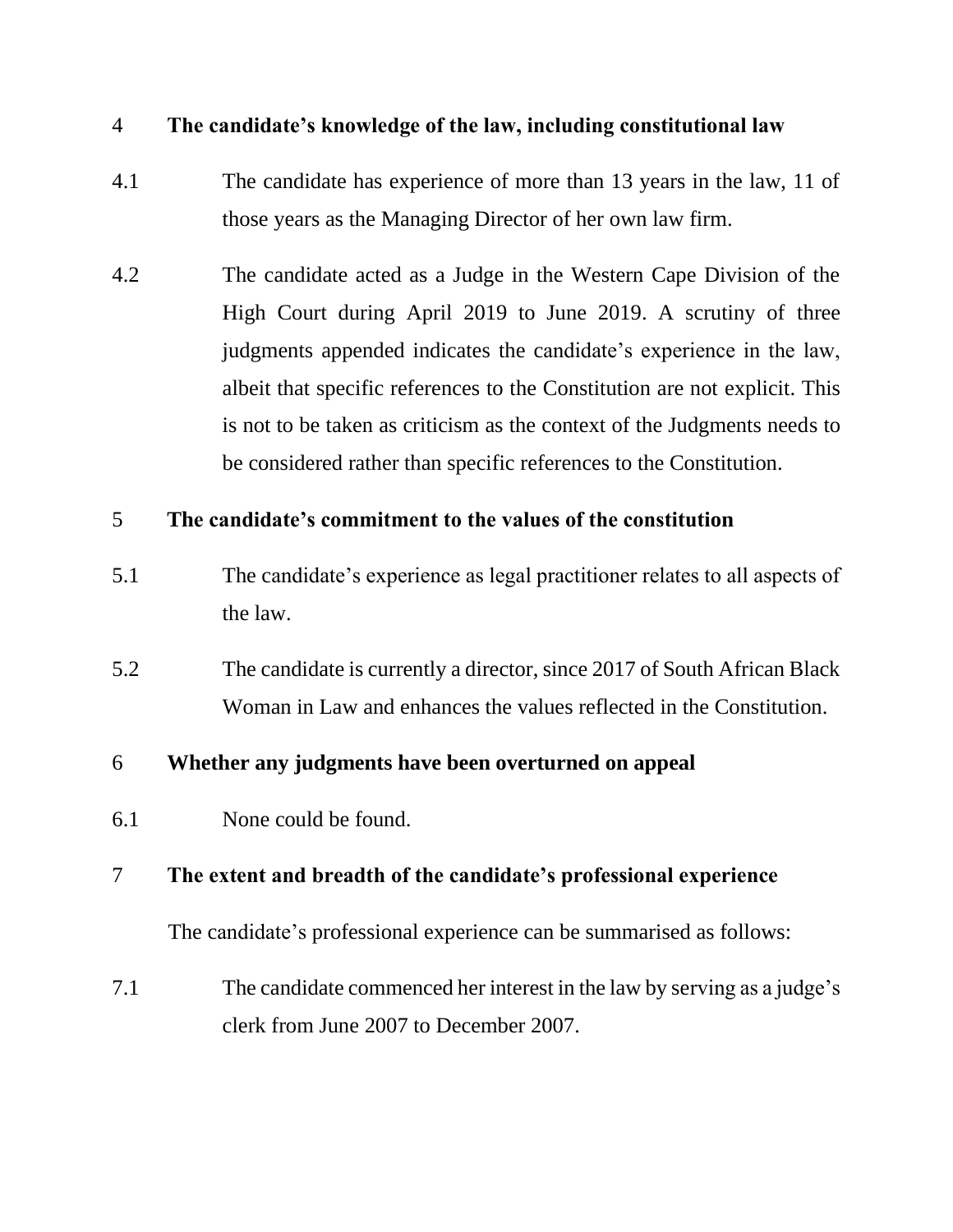- 7.2 The candidate then practiced as an articled clerk from 2008 and as a Director of ZTA Attorneys from 2009 until date hereof.
- 7.3 The candidate is a registered assessor and moderator with the South African Safety and Security Sector Education and Training Authority since December 2020 and serves on the Eastern Cape Legal Practice Council as an examiner and investigation committee member.
- 7.4 The candidate is also a lecturer in Attorneys Bookkeeping.
- 7.5 The candidate's willingness to be involved in the training of legal practitioners is indicative of her drive to impart knowledge and ensure that the high standards set in the law are attained.

#### 8 **The candidate's linguistic and communication skills**

8.1 Based on the language used in the candidate's judgments and her penmanship, the candidate has good linguistic skills.

## 9 **The candidate's ability to produce judgments promptly**

- 9.1 The candidate's judgments appended to her application indicate that her judgments were delivered within a period of about two months.
- 9.2 It is therefore accepted that the candidate is able to produce judgments promptly.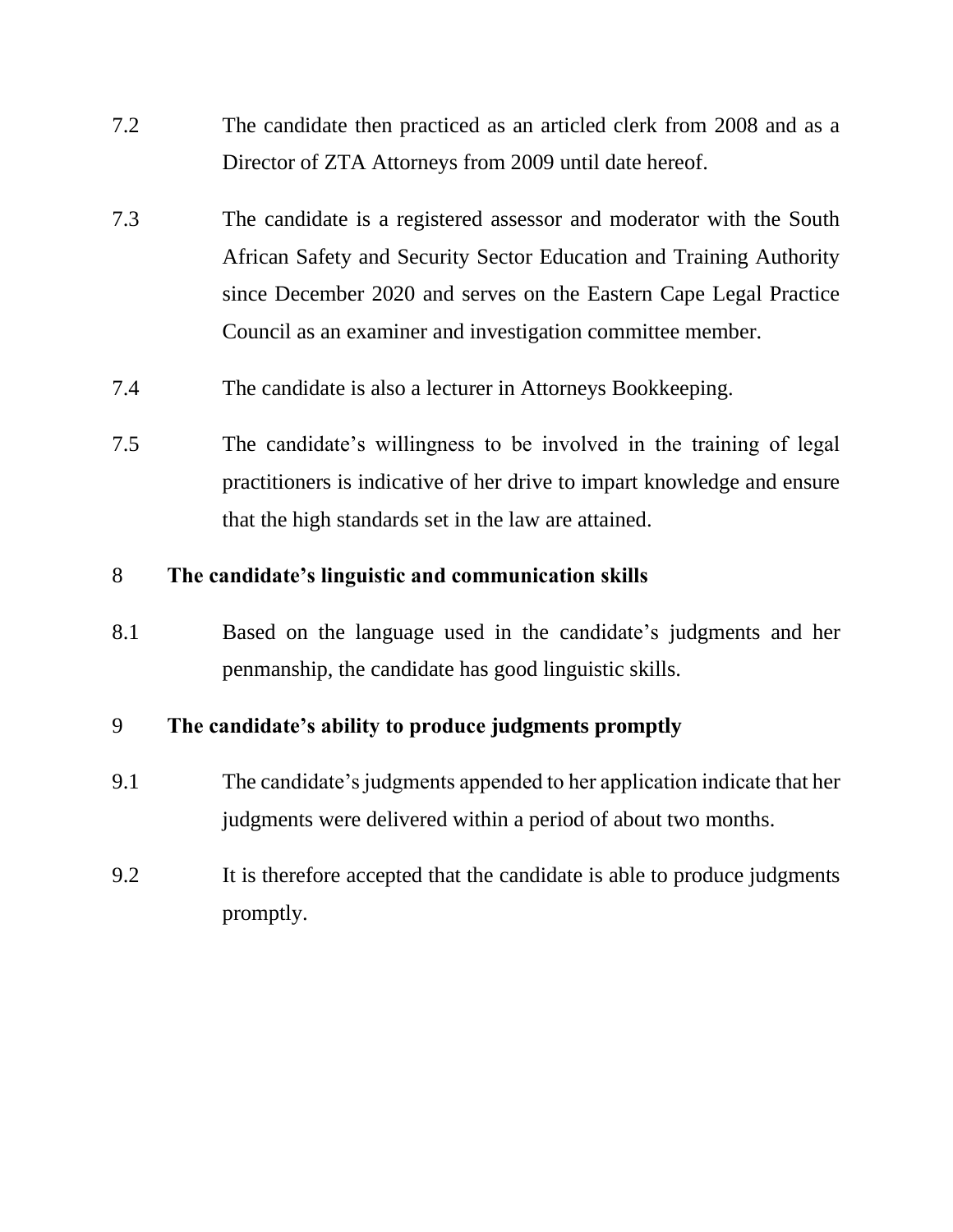#### 10 **The candidate's fairness and impartiality**

- 10.1 Based on the candidate's performance as an Acting Judge, the candidate appeared fair and impartial.
- 10.2 No adverse comments have been received in this regard.

### 11 **The candidate's independent mindedness**

11.1 No adverse comments have been received.

### 12 **The candidate's ability to conduct court proceedings**

12.1 As an Acting judge and as a legal practitioner involved in practice for more than 11 years, the candidate has shown that she is able to conduct court proceedings.

## 13 **The candidate's administrative ability**

13.1 The fact that the candidate practiced as an Attorney for a number of years and was appointed as assessor and is involved with legal training is indicative of her having excellent administrative ability.

## 14 **The candidate's reputation for integrity and ethical behaviour**

- 14.1 The candidate is well respected by her peers as is evident from the leadership roles that she has played in the Law Society of South Africa, the LPC, Eastern Cape and the non-profit organization, SA Black Woman in Law.
- 14.2 No adverse comments have been received regarding the candidate.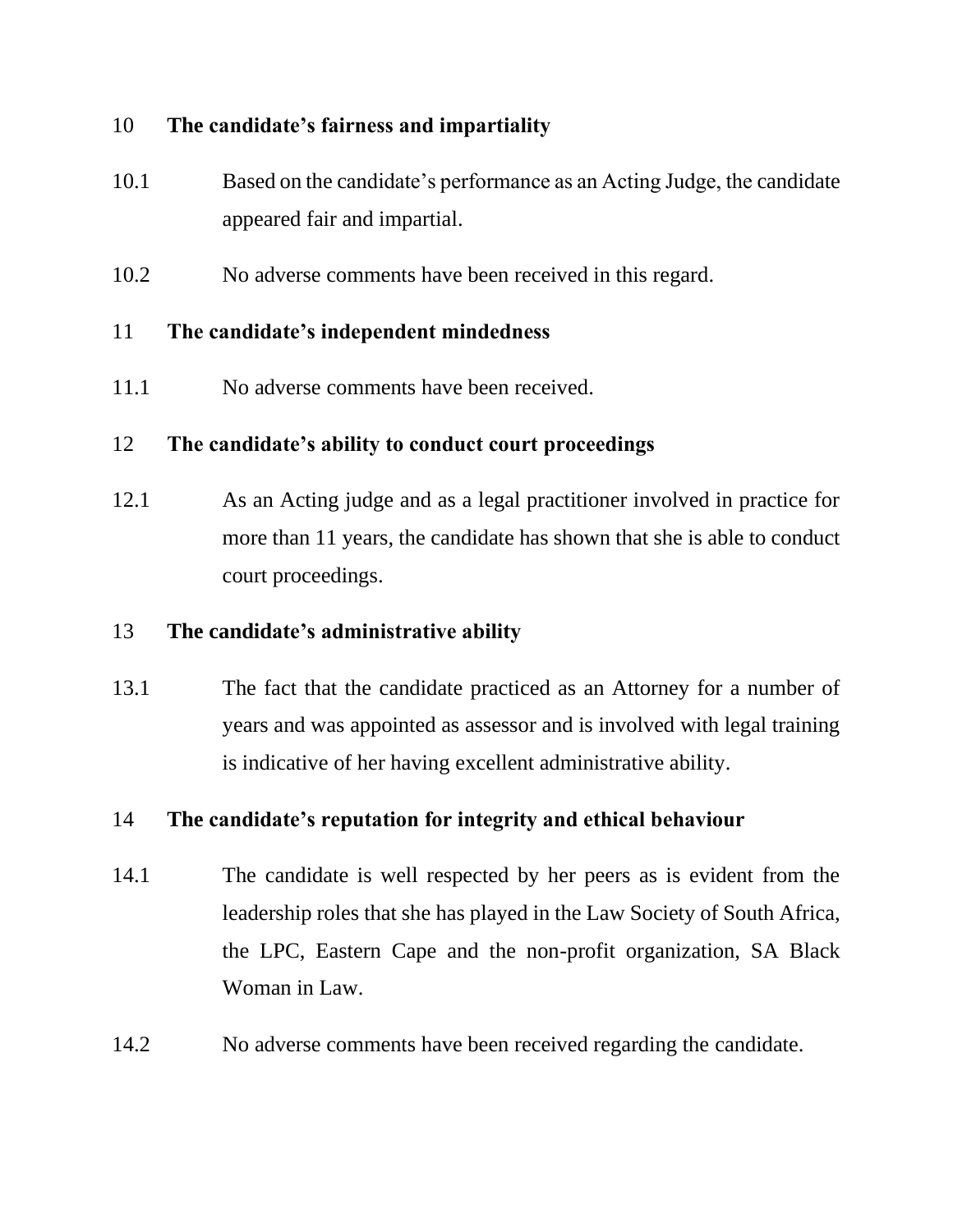#### 15 **The candidate's judicial temperament**

15.1 The members of the Free State Bar had not appeared before the candidate, and we cannot comment on this aspect.

## 16 **The candidate's commitment to human rights, and experience with regard to the values and needs of the community**

- 16.1 The candidate is involved in various areas where human rights and the values of the community play a role.
- 16.2 The candidate is expected to be committed to the upholding of the constitutional values guaranteeing human right and recognising the community's needs where this crosses her path.

#### 17 **The candidate's potential**

17.1 The candidate seems eager to learn and partake in various undertakings pertaining to legal practice.

## 18 **The message that the candidate's appointment would send to the community at large**

18.1 The candidate is a well-respected woman with experience as a presiding officer. The public at large as well as the legal fraternity itself will welcome her appointment to the Electoral Court.